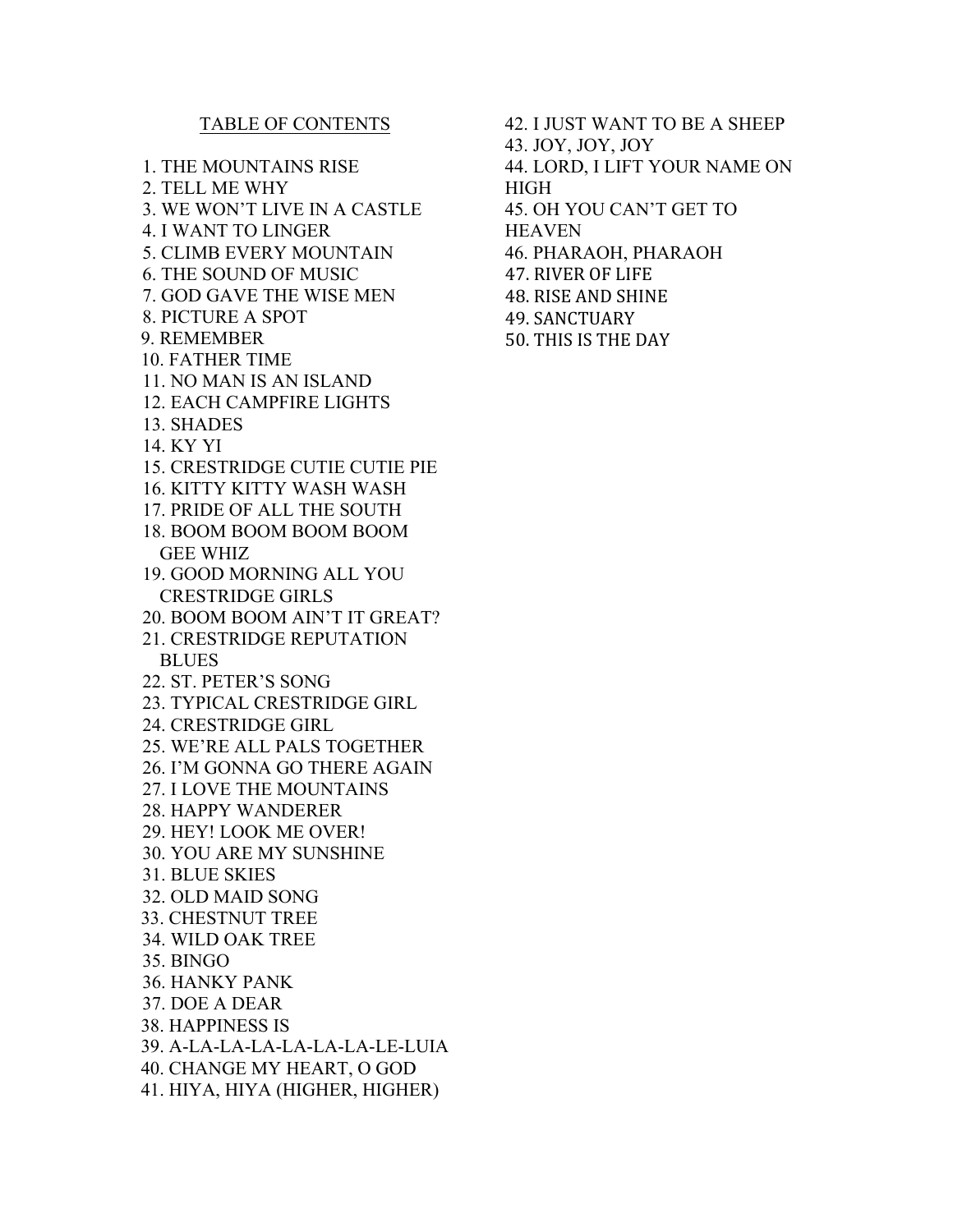#### 1. THE MOUNTAINS RISE

The mountains rise and point our thoughts to high ideals. The council fire burns bright and slow to forge the seal. Our visions and desires are wrought through hearts that kneel. We pledge our love and loyalty to Camp Crestridge. In humble reverence stand we now with friends so dear. Surrounded in God's love we feel Thy presence near. With hearts united and attuned Your voice we hear. We pledge our love and loyalty to Camp Crestridge.

### 2. TELL ME WHY

Tell me why the stars do shine. Tell me why the ivy twines. Tell me why the sky's so blue. Tell me Camp Crestridge, just why I love you. Because God made the stars to shine. Because God made the ivy twine. Because God made the sky so blue...God made Camp Crestridge, that's why I love you.

### 3. WE WON'T LIVE IN A CASTLE

We won't live in a castle; but love will light every room. Love will shine in your eyes and mind..as bright as the golden moon. (repeat) Laugh with me in the sunshine. Weep with me in the rain. Want me dear, and you'll have me near...you're only to call my name.

4. I WANT TO LINGER Hm-I want to linger Hm-A little Longer Hm-A little longer with you Hm-It's such a lovely night Hm-It doesn't seem quite right Hm-That it should be my last with you Hm-Come next September Hm-I will remember Hm-Our camping days and friendships true Hm-And as the years go by Hm-I'll think of you and sigh

Hm-It's just goodnight and not goodbye Hm-I want to linger Hm-A little longer Hm-A little longer with you

### 5. CLIMB EVERY MOUNTAIN

Climb every mountain, search high and low. Follow every byway, every path you know. Climb every mountain, ford every stream. Follow every rainbow, 'til you find your dream.

A dream that will need all the love you can give. Every day of your life, for as long as you live. Climb every mountain, ford every stream. Follow every rainbow, 'til you find your dream.

## 6. THE SOUND OF MUSIC

The hills are alive with the sound of music, with songs they have sung for a thousand years. The hills fill my heart with the sound of music. My heart wants to sing every song it hears. My heart wants to beat like the wings of the birds that fly from the lake to the trees. My heart wants to sigh like a chime that flies from a church on a breeze. To laugh like a brook when it trips and falls over stones on it's way. To sing through the night like a lark who is learning to pray. I go to the hills when my heart is lonely. I know I will hear what I've heard before. My heart will be blessed with the sound of music. And I'll sing once more.

## 7. GOD GAVE THE WISE MEN

God gave the wise men their wisdom and to the poet his dream. To father and mother their love for each other, but He left me out so it seems. I went around broken hearted, thinking life was an empty affair. But when God gave me you, it was then that I knew, He had given me more than my share.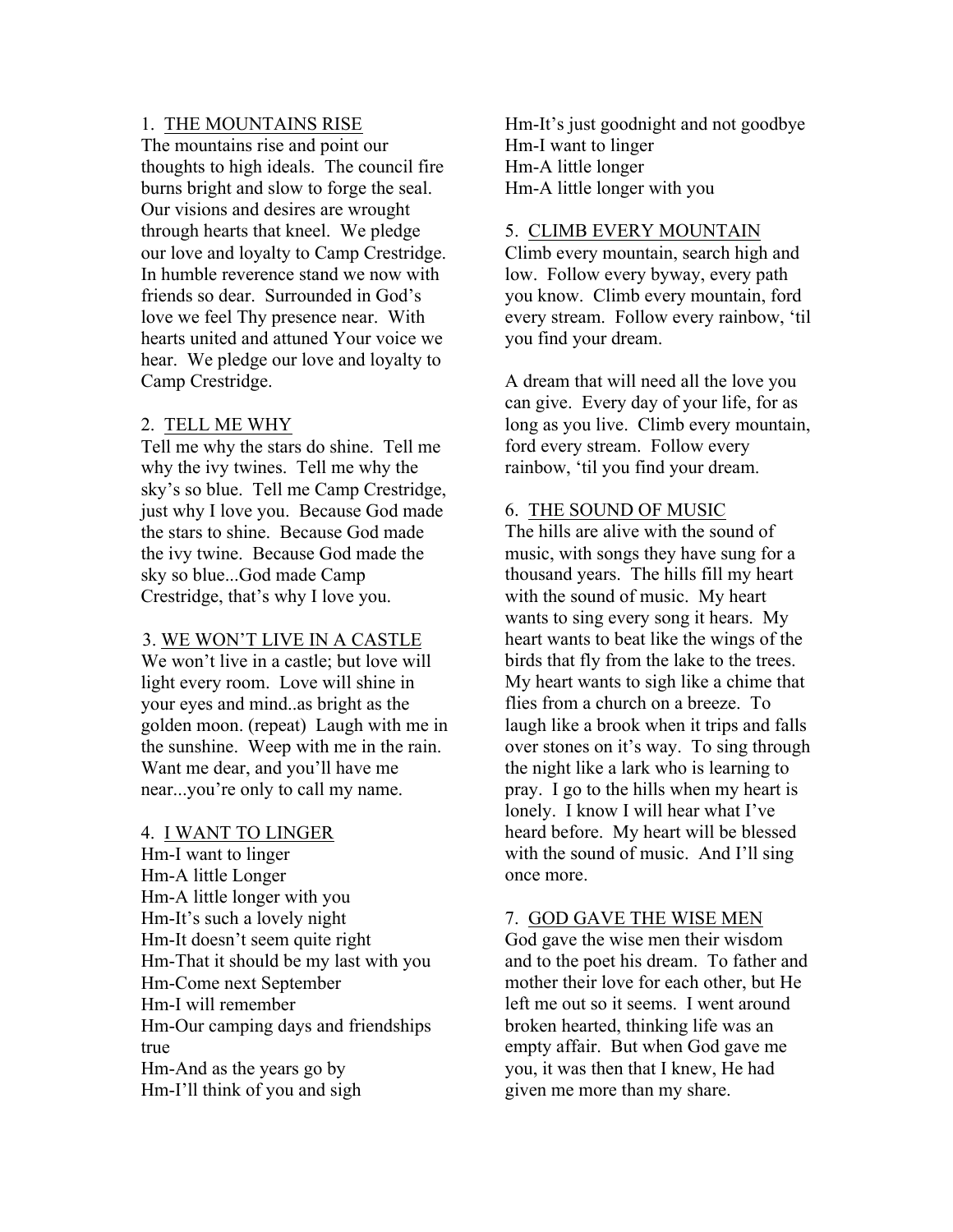### 8. PICTURE A SPOT

Picture a spot of beauty rare, picture a sky so blue and fair. Paint it with rainbow hues so bright, then tone it down with shades of night. Frame it with friendships tried and true, then let it thrill the heart of you. A picture of Camp Crestridge 'twill be...a challenge to you and to me.

## 9. REMEMBER

Remember the day you came here. Remember when you're away. Remember the friends you've made here, and don't forget to come back someday. Remember the fun you've had here. Remember joys you knew. For you belong to Camp Crestridge and Camp Crestridge belongs to you.

## 10. FATHER TIME

Father time is a crafty man. And he's set in his ways. And we know that we never can make him bring back past days. As campers while we are here let's be friends friends firm and true. We'll have a gay time, a happy play time, for all love to be with you.

### 11. NO MAN IS AN ISLAND

No man is an island, no man stands alone. Each man's joy is joy to me. Each man's grief is my own. We need one another, and so I will defend. Each man as my brother; each man as my friend.

I saw the people gather. I heard the music start. And the song that they were singing is ringing in my heart. No man is an island, far out in the blue. We all look to God above, who our faith will renew. When I help my brother, then I know that I; build the bond of friendship that will never die.

## 12. EACH CAMPFIRE LIGHTS

Each campfire light anew, the flame of friendship true, the joy we've had in knowing you will last our whole life through. But as the embers fade away, we wish that we could stay. But since we cannot have our way, we'll come again some day.

## 13. SHADES

In the shades of evening there must be no grieving, even though we are leaving Crestridge far behind us. There'll be many memories. There'll be many letters. There'll be lonely hours 'til we meet again. Then, we'll have our reunion. There'll be toast and singing and you'll hearing us bringing praises to you 'til then. Crestridge, now the parting come sweet bid adieu. Crestridge ever after we'll remember you.

## 14. KY YI

Ky Yi Kee I Kuss, nobody like us. We are the girls from Camp Crestridge. Always grinnin', losin' or winnin', always a feelin' fine. KY YI!

## 15. CRESTRIDGE CUTIE CUTIE PIE

I'm a Crestridge cutie cutie pie and I'll be one 'til the day I die. There is no doubt about it, that I can't help but shout it, "I'm a Crestridge cutie cutie pie." Yee Haw!

## 16. KITTY KITTY WASH WASH

Kitty, Kitty, Kitty, Kitty, Wash, Wash, Wash, Wash...Kitty I, Kitty I, Ky Yi! (Repeat) Hail! To Camp Crestridge! All hail to Camp Crestridge! Hail to Camp Crestridge! Our hearts are ever true to thee, true to thee, true to thee.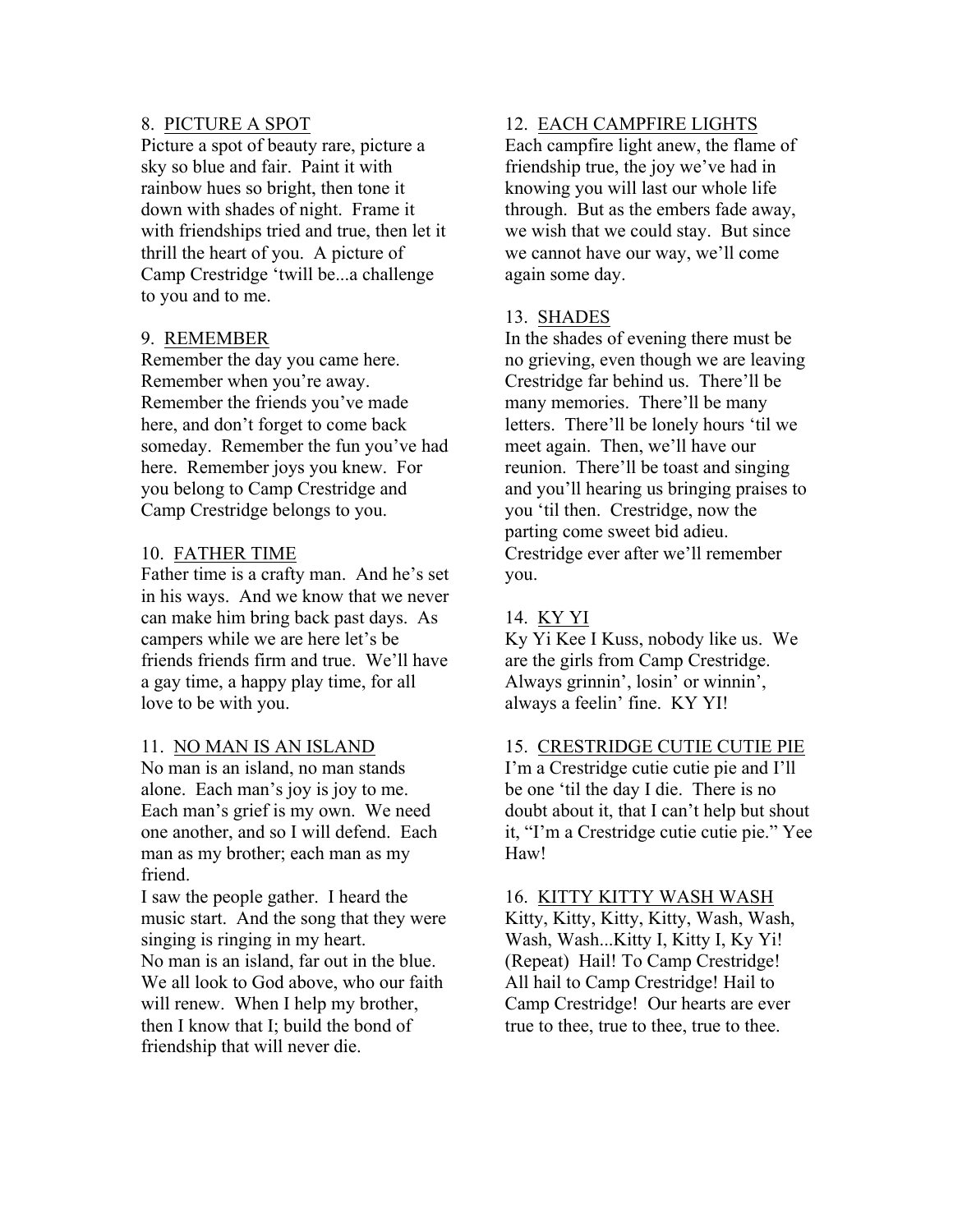#### 17. PRIDE OF ALL THE SOUTH

Crestridge, the pride of all the South, we're from Crestridge too. (3, 4, 5) Whenever we go out, the people always shout...they say Crestridge the pride of all the South...da da da da da da da da... repeat!

#### 18. BOOM BOOM BOOM BOOM GEE WHIZ

Boom Boom Boom Boom Gee Whiz, I've got that Crestridge whiz, I've got it all over me. I've got it in my ankles, got it in my knees. I've got that Crestridge pep and spirit all over me.

#### 19. GOOD MORNING ALL YOU CRESTRIDGE GIRLS

Good morning all you Crestridge girls are your hands and face as clean as mine? Good morning all you Crestridge girls I hope your feeling fin. Say how did you sleep last night? Did you say your prayers? Did you start the day right? Good morning all you Crestridge girls. Are your hands and face as clean as, your appetite as keen as, your conscious as serene as mine?

#### 20. BOOM BOOM AIN'T IT GREAT?

Boom boom ain't it great to be at Crestridge? Boom Boom ain't it great to be at Crestridge? We sing and play and laugh all day. Boom Boom ain't it great to be at Crestridge?

#### 21. CRESTRIDGE REPUTATION **BLUES**

First you take the green and white, then you take the bear trap! Then you take the Crestridge girl, shout it loud and clear, ra da da! Take a little bit of spirit, take a lit bid of pep (per)! Put them all together, that's Crestridge Reputation Blues! Hm...the green and white. Hm...the bear trap! Hm...the Crestridge

girl. Shout it loud and clear, ra, da, da! Take a little bit of spirit. Take a little bit of pep (per)! Put them all together that's Crestridge Reputation Blues.

#### 22. ST. PETER'S SONG

When I was a human and lived in the world, I never thought of the gates of pearl. When I got there in the middle of the night, everything there was green and white. St. Peter said, "I must confess, I see my dear, you're one of the best. So put up your sails and sail right through, 'cause Mrs. St. Peter went to Crestridge, too."

### 23. TYPICAL CRESTRIDGE GIRL

You take the skin from a Johnson baby. You take the smile from Dentyne gum. You take the pep from a box of Wheaties. And for a sunny disposition take a tum (take a tum.) And then you put them all together with a swish and swirl and curl. And then before you know it... you've got a typical Crestridge girl.

#### 24. CRESTRIDGE GIRL

Hey there, Crestridge girl! See her walking down beside the lake. Wonder which direction she will take before we are through...this session! Hey there, Crestridge girl! She's the sharpest girl around these hills. For she knows that thrills and chills are next on the bill...for her! You'll find she'll wear the green and white with much pride and delight. And she will give the best to the bear. hey, there she goes! hey there, Crestridge girl! Think of all the joy and fun she'll have. Watch her as she strives to change and grow you'll see, there she'll be. A new Crestridge girl, a new Crestridge girl, a new Crestridge girl. (fade out) There she goes! (whisper!)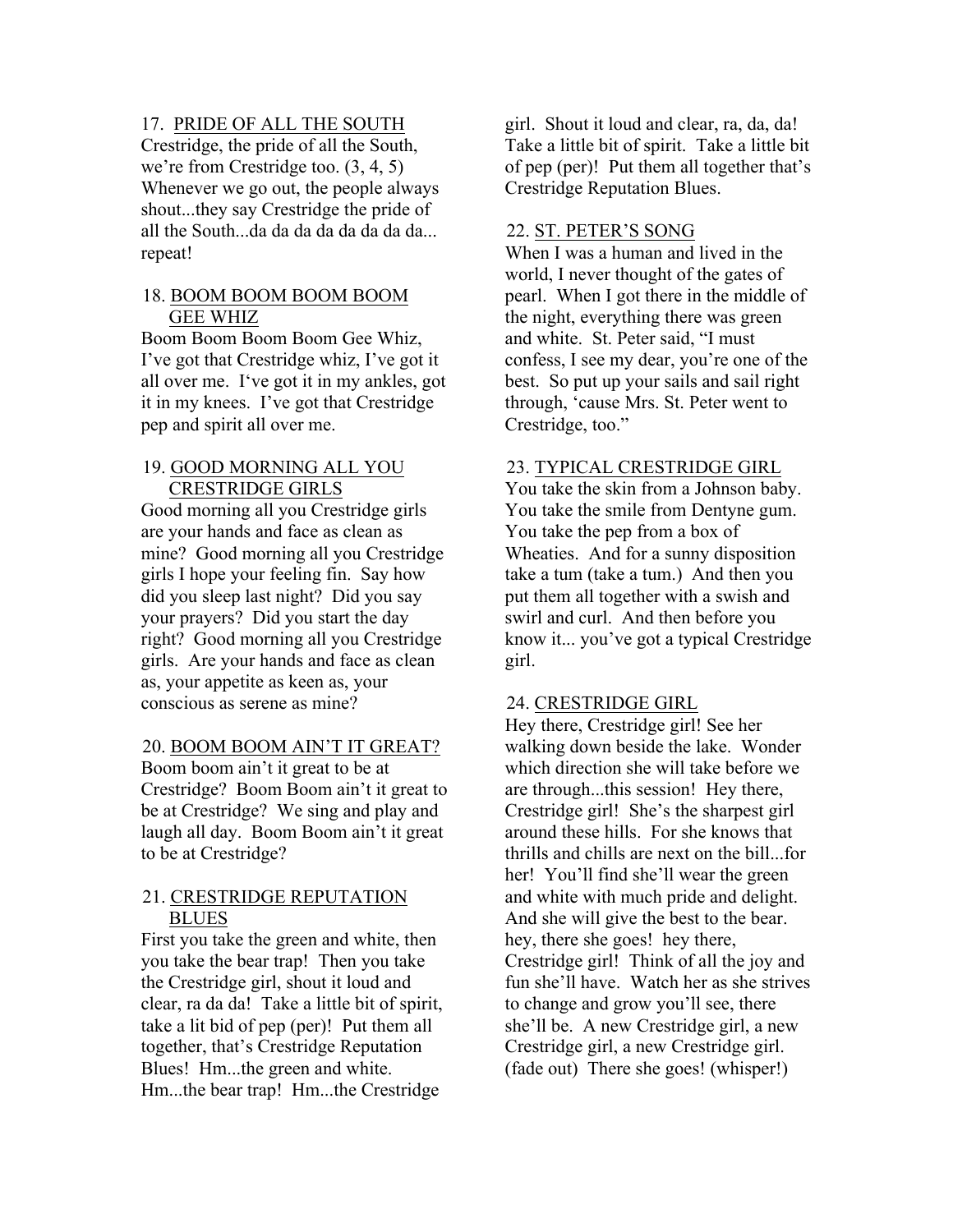### 25. WE'RE ALL PALS TOGETHER

We're all pals together, campers, birds of a feather. Riding pals, diving pals, rooting pals in rain or sunshine. Always competing, striving to win but never cheating. We love to sing, we love to bring good times to Camp Crestridge, camper pal to pal.

## 26. I'M GONNA GO THERE AGAIN

I'm gonna go there again. I'm gonna go there again to that dear camp of mine. Snuggled in our beds, my roomies and me. Crooning with the 'larm clock, making sweet harmony. Where there was plenty of noise and such an absence of boys, but we had fun just the same. Where we laughed, laughed, laughed away all our cares. Pulling as many pranks as we dare. I wanna go there again, I wanna go there again to that dear camp of mine.

### 27. I LOVE THE MOUNTAINS

I love the mountains. I love the rolling hills. I love the flowers. I love the daffodils. I love the fireside when all the lights are low. Boom de ah da, boom de ah da, boom de ah da, boom!

### 28. HAPPY WANDERER

I love to go a wandering along the mountain track. And as I go I love to sing, me nap sack on my back. Valdari, valdara, valdari, valdara, ha, ha, ha, ha, ha, ha, valdari, valdara, my knap sack on my back.

I wave my hat to all I meet and they wave back to me. And blackbirds call so loud and sweet from over greenwood tree.

Oh may I go a wandering until the day I die. Oh may I always laugh and sing beneath God's clear blue sky.

### 29. HEY! LOOK ME OVER!

Hey! Look me over, lend me an ear. Fresh out of clover, mortgaged up to here. But don't pass the plate boys, don't pass the cup. Remember whenever you're feeling down and out the only way is up. And you'll be up like a rosebud, high on a vine. Don't thumb your nose bud, take a tip from mine. I'm a little bit short of the elbow room but let me get you some, and look out world, here I come. Nobody in the world is ever without a care. How can you win the world if nobody knows you're there. Kid when you need a friend the tickets are hard to sell. Still you can win the world if you can get up and yet--Hey! (repeat)

## 30. YOU ARE MY SUNSHINE

You are my sunshine, my only sunshine. You make me happy when skies are gray. You'll never know dear how much I love you. Please don't take my sunshine away.

### 31. BLUE SKIES

Blue skies (blue skies) smiling at me. Nothing at blue skies, do I see...2,3,4,1 and half, 2 (clap), days, all of them gone, nothing but blue skies from now on. 2, 3, 4, 1 and a half, 2 (clap). Never saw the sun shining so bright. Never saw things going so right. Never saw the days hurrying by. When you're in love my my how they fly. Oh blue birds, singing their songs, nothing but blue skies from now on...2, 3, 4, 1 and a half, 2, clap!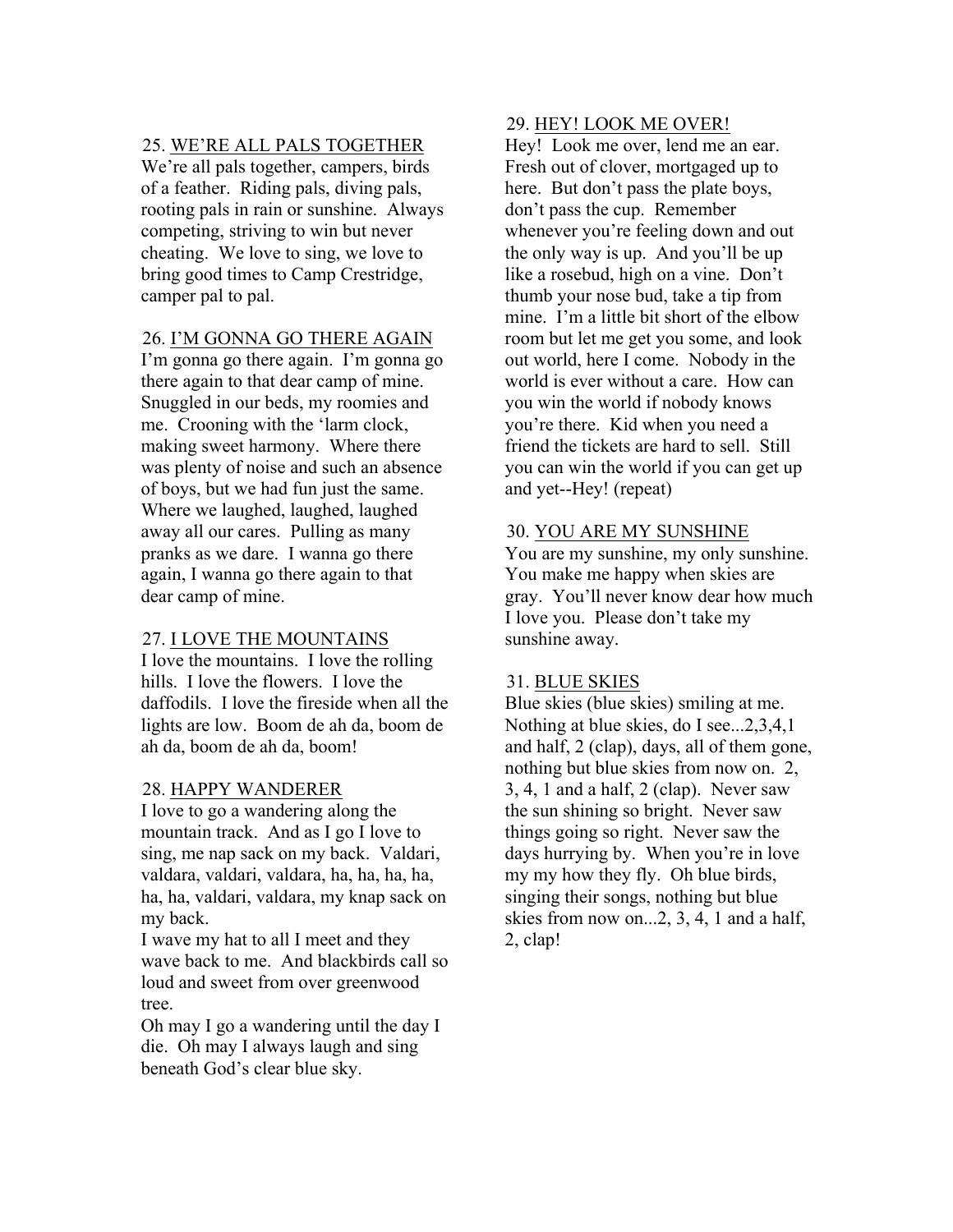#### 32. OLD MAID SONG

He asked me for a date...by me he was rejected. Although it would be great, I might not be respected. He asked to hold my hand...by me he was rejected. Although, it would be grand, I might not be respected. He asked me for a hug...by me he was rejected. All thought it would be snug, I might not be respected. He asked me for a kiss...by me he was rejected. Although it would be bliss, I might not be respected. And now I'm old and gray. By men I am neglected. They call me an old maid. But by gum I'm respected. Who needs respect....

#### 33. CHESTNUT TREE

Under the spreading chestnut tree, under doe dolly on my knee, oh how happy I will be, under the spreading chestnut tree.

#### 34. WILD OAK TREE

Love sits under the wild oak tree. Sugar flows like candy. Top of the mountain shines like gold, when you kiss your love so dandy. Dreams, dreams, sweet dreams! All for you and me...hey!

#### 35. BINGO

I had a little dog, a funny little dog, and Bingo was his name-o, B-I-N-G-O go Bingo (repeat twice) and Bingo was his name-o.

### 36. HANKY PANK

Down by the banks of the Hanky Panky where the bull frogs jump from bank to banky, with an eep, ipe, ope, oop, e-sopa-diddle and ribbit-flop!

### 37. DOE A DEAR

Doe, a dear, a female dear, ray, a drop of golden sun, mi, a name I call myself, fa, a long long way to run; sew, a needle pulling thread, la, a note to follow so,

tea, a drink with jam and bread. That will bring us back to doe, doe, doe, doe. Repeat Do, re, mi, fa, so, la, ti do!

### 38. HAPPINESS IS

(CHORUS)

Happiness is, happiness is, happiness is...different things to different people. That's what happiness is.

To the director, it the whole bit camp. To the assistant, it's the tramp tramp, tramp of the campers as they trip along learning another Crestridge glow... (REPEAT CHORUS) To the waterfront, it's the swim, swim, swim. To the landsports it's the gym, gym, gym. To the drama it's a great big show. As we happily get the Crestridge glow... (REPEAT CHORUS) To the crafts, it's creative arts. To the store, it is selling shorts. To the laundry, it is scrub, scrub, scrub as the unmentionables go into the tub... (REPEAT CHORUS) To the riding, it's learning how to post. To the music, it's singing out the most. To the campcraft, it's the out of doors as we sleep out and eat s'mores... (REPEAT CHORUS) To the dining hall, it's all that good food. To the infirmary, making us feel good. To the office staff, it's keeping money straight for the camp trips that are so great... (REPEAT CHORUS) Crestridge is, Crestridge is, Crestridge is...different things to different people. That's what Crestridge is.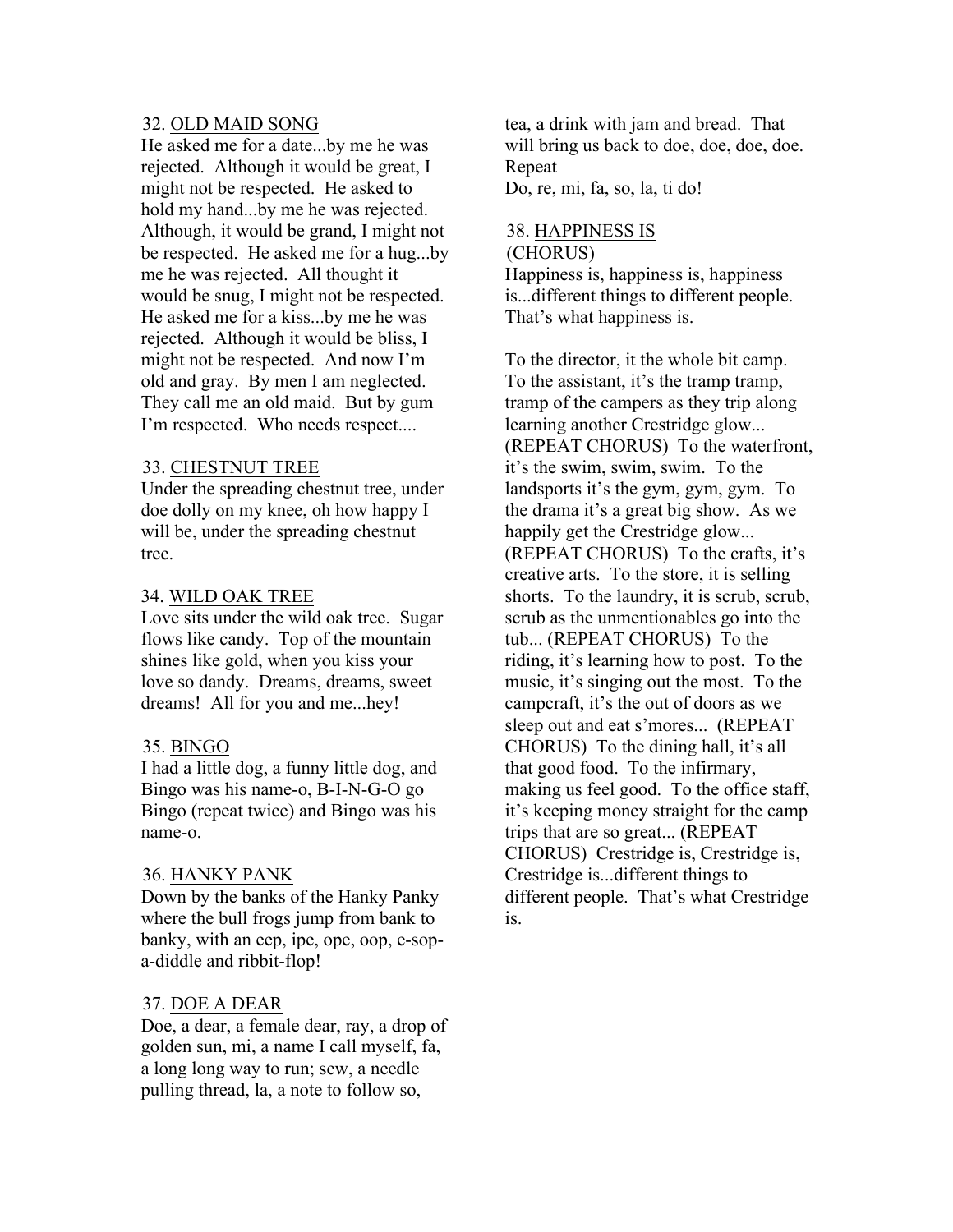#### 39. A-LA-LA-LA-LA-LA-LA-LE-LUIA

A-la-la-la-la-la-la-le-luia. A-la-la-la-leluia

A-la-la-la-la-la-la-le-luia. A-la-la-la-lale-(2,3)-le-luia

Shake a neighbor's hand; shake a hand next to ya

Shake a neighbor's hand, and sing this song

Shake a neighbor's hand; shake a hand next to ya

Shake a neighbor's hand, and sing (2,3) sing

A......(chorus)

Scratch a neighbor's back Tweak a neighbor's cheek Squeeze a neighbor's hair Mess a neighbor's hair

## 40. CHANGE MY HEART, O GOD

Change my heart O' God, make it ever true Change my heart O' God, may I be like You You are the Potter, I am the clay

Mold me and make me, this is what I pray

Change my heart O' God, make it ever true

Change my heart O' God, may I be like You

# 41. HIYA, HIYA (HIGHER, HIGHER)

Cast your burdens onto Jesus For He cares for you Cast your burdens onto Jesus For He cares for you Hiya, hiya, hiya, hiya, hiya, hiya, hiya Hiya, hiya, lifting Jesus hiya Lowa, lowa, Lowa, lowa, lowa, lowa. Lowa, lowa, Lowa, stomp Satan lowa. Supa, supa, supa, supa, supa, supa, supa, supa, supa, supernatural power Fiya, fiya, fiya, fiya, fiya, fiya, fiya, fiya, fiya, Holy Ghost on fire

#### 42. I JUST WANT TO BE A SHEEP

I just want to be a sheep, ba-ba-ba-ba (repeat) And pray the Lord my soul to keep I just want to be a sheep, ba-ba-ba-ba I don't want to be a Pharisee (repeat) 'Cause they're not fair you see I don't want to be a Pharisee (CHORUS) I don't want to be a Sadducee (repeat) 'Cause they're so sad you see I don't want to be a Sadducee (CHORUS) I don't want to be a Canaanite (repeat) 'Cause they raise cain at night I don't want to be a Canaanite (CHORUS) I don't want to be a goat, nope (repeat) 'Cause there's no hope, nope I don't want to be a goat, nope (CHORUS)

## 43. JOY, JOY, JOY

I've got that joy, joy, joy, joy down in my heart (Where) Down in my heart (Where), Down in my heart I've got that joy, joy, joy, joy down in my heart (Where) Down in my heart to stay And I'm so happy, so very happy I have the love of Jesus in my heart And I'm so happy, so very happy I have the love of Jesus in my heart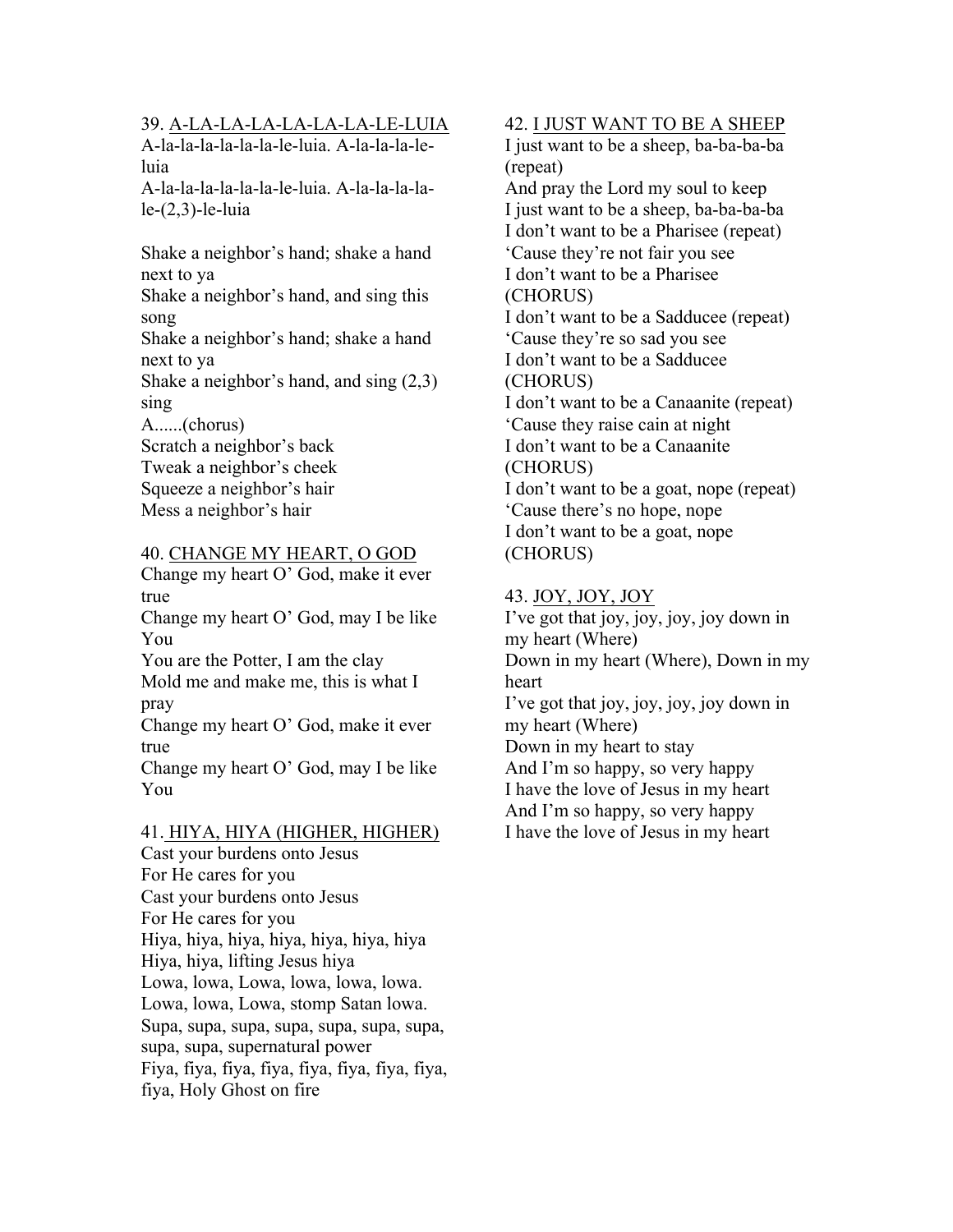### 44. LORD, I LIFT YOUR NAME ON HIGH

Lord I lift your name on high Lord I love to sing your praises I'm so glad you're in my life I'm so glad you came to save us You came from Heaven to earth, to show the way From the earth to the cross, my debt you paid From the cross to the grave, from the grave to the sky Lord I lift your name on high

#### 45. OH YOU CAN'T GET TO HEAVEN

OH, you can't get to heaven (echo) On roller skates (echo) OH, you can't get to heaven (echo) On roller skates Oh you can't get to heaven On roller skates Cause you'll roll right past those pearly gates

All my sins are washed away I've been redeemed In dirty blue jeans,

Cause God ain't got no washin' machines In a Kleenex box, Cause God don't allow no little snots

# 46. PHAROAH, PHAROAH

(CHORUS) Pharaoh, Pharaoh, oooh baby, let my people go Yeah, yeah, yeah, yeah (repeat) Well a burning bush told me just the other day That I should come over here and stay Gotta get my people out of Pharaoh's hand And lead them all to the Promised Land I said a........ (chorus)

Well-a-me- 'n God's army going' to the Red Sea

And Pharaoh's army coming after me I raised my rod and struck it in the sand And all of God's people walked across dry land

I said a.......(chorus)

Well-a Pharaoh's army was a comin' too So what do you think that I did do? I raised my rod and I cleared my throat, And all of Pharaoh's army did the dead man's float I said a.....(chorus)

## 47. RIVER OF LIFE

I've got a river of life flowing out of me Makes the lame to walk and the blind to see

Opens prison doors, sets the captives fee I've got a river of life flowing out of me Spring up o' well...(gush, gush), gush, gush)....And fill my soul Spring up o' well...(gush, gush), gush, gush)....And make me whole Spring up o' well...(gush, gush), gush, gush)....And give to me That life abundantly

## 48. RISE AND SHINE

Rise and shine and give God the glory, glory Rise and shine and give God the glory, glory Rise and shine and give God the glory, glory Children of the Lord

## 49. SANCTUARY

Lord prepare me, to be a sanctuary Pure and holy, tried and true With thanksgiving, I'll be your living Sanctuary, for you